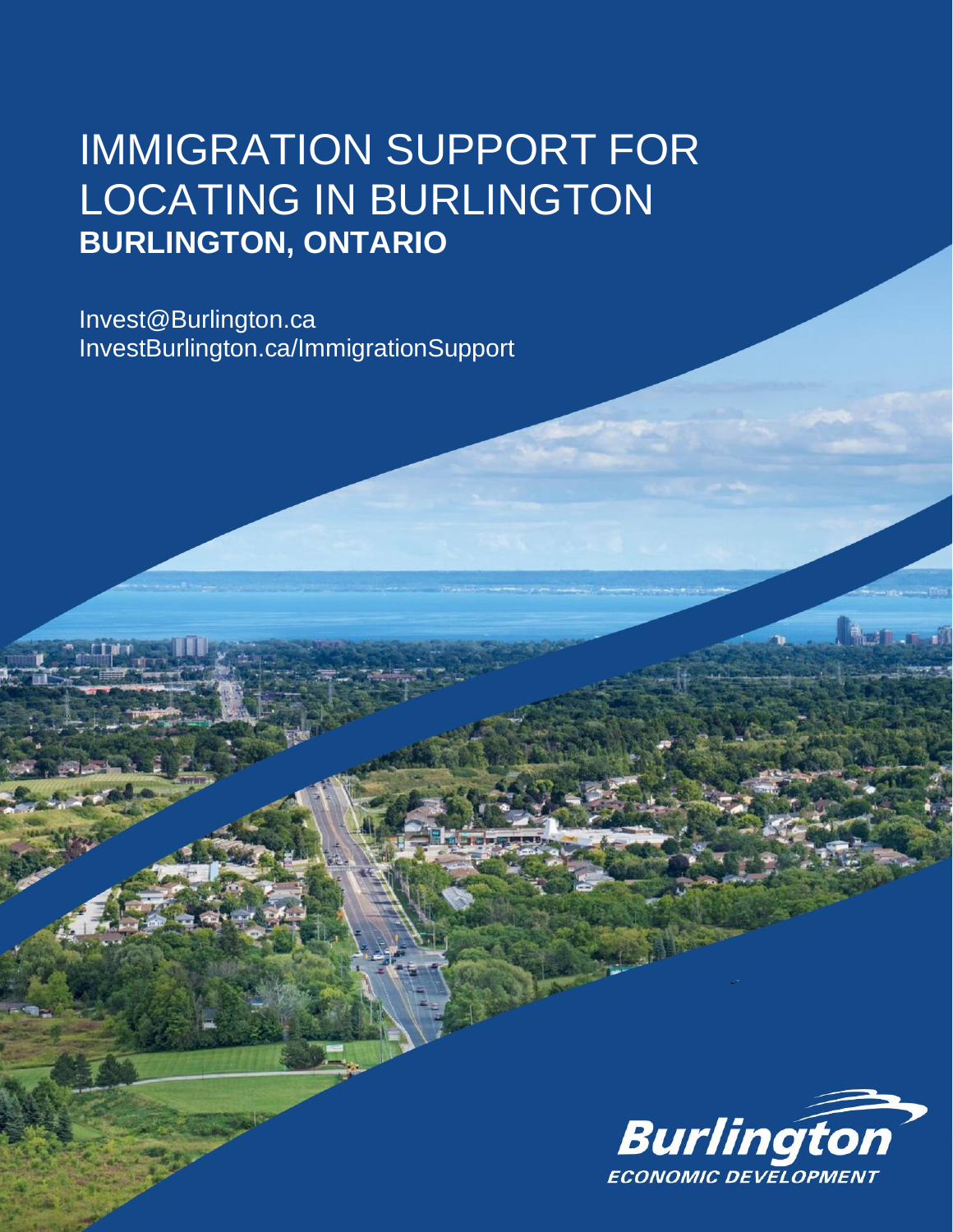### About Burlington Economic Development

Burlington Economic Development has a mandate to enhance the growth prospects of our existing companies and bring new high-value firms to the community. Our focus is on growing the economic base to sustain our competitive and prosperous community. Burlington Economic Development is the first point of contact for companies seeking to invest or expand in Burlington.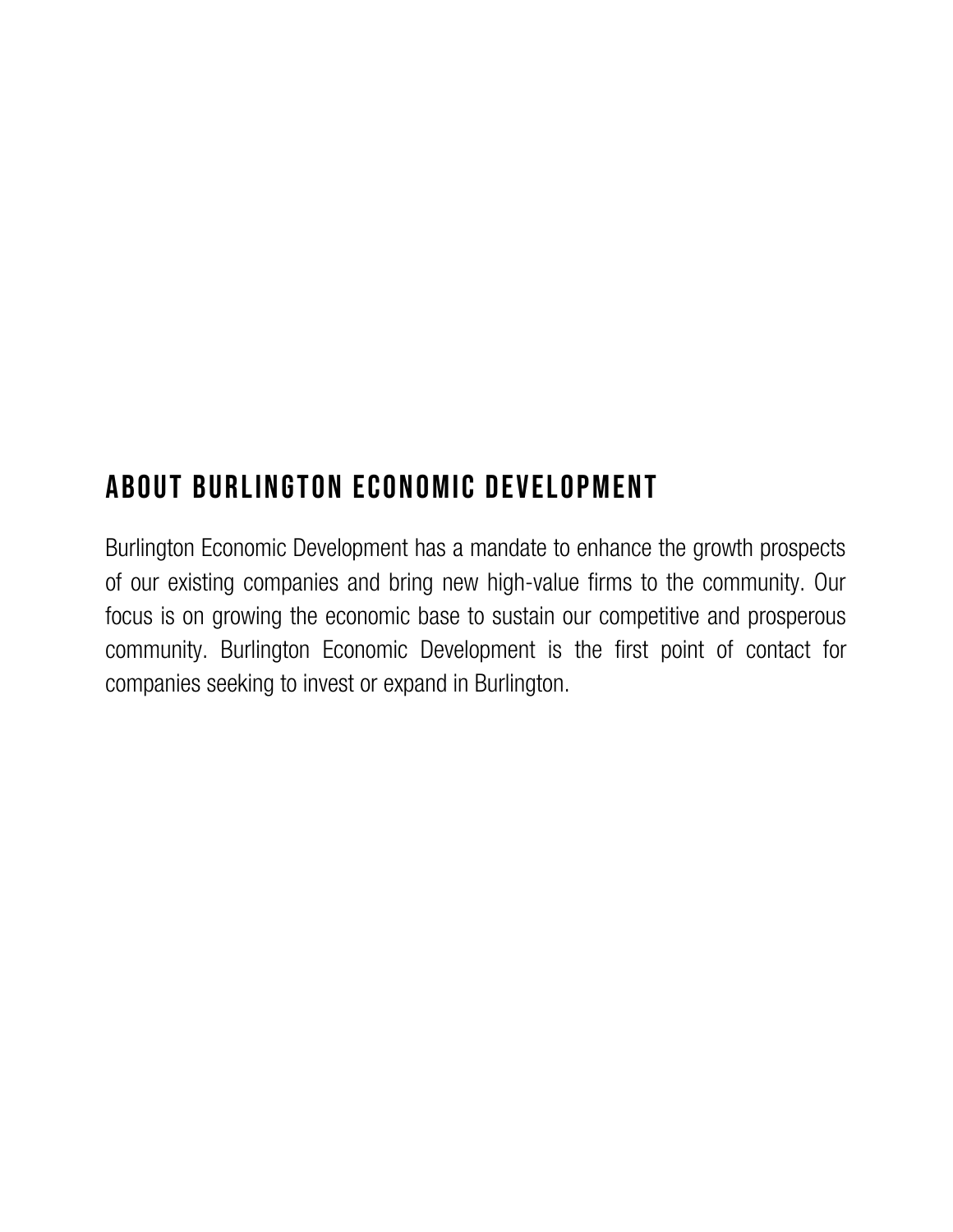# Overview of the Global Skills Strategy

Burlington Economic Development is a referral partner for the Dedicated Service Channel (DSC) and Global Talent Stream (GTS) programs under the Global Skills Strategy (GSS) administered by Immigration, Refugees and Citizenship Canada (IRCC) and Economic and Social Development Canada (ESDC) respectively.

#### WHAT IS THE GLOBAL SKILLS STRATEGY?

Initiated by the federal government, the purpose of the GSS is to attract and expedite the entry of global, highly skilled and qualified talent to support Canadian companies to grow and scale up. The GSS offers dedicated and expedited service delivery through IRCC and ESDC with the help of designated referral partners. The GSS helps companies who are making significant contributions to the Canadian economy through investments and/or job creation to bring in the highly skilled and specialized talent they need to succeed.

#### The GSS has the following four Pillars:

- Dedicated Service Channel (IRCC referral based) 1.
- 2. Short-term work permit exemptions (IRCC not referral based)
- Expedited work permit processing (2 weeks) (IRCC not referral based) 3.
- Global Talent Stream under the Temporary Foreign Worker Program (ESDC –partially referral 4. based)

#### Who can be referred to the Global Talent Stream and Dedicated Service Channel Programs?

- Innovative international companies seeking to expand globally and grow their business by transferring employees with specialized knowledge to Burlington.
- Innovative Burlington companies who are unable to recruit talent locally and are looking to hire highly skilled and specialized employees from abroad to fill positions requiring skills that are in short supply in Canada.

\*Please refer to the eligibility criteria in the subsequent pages for more information.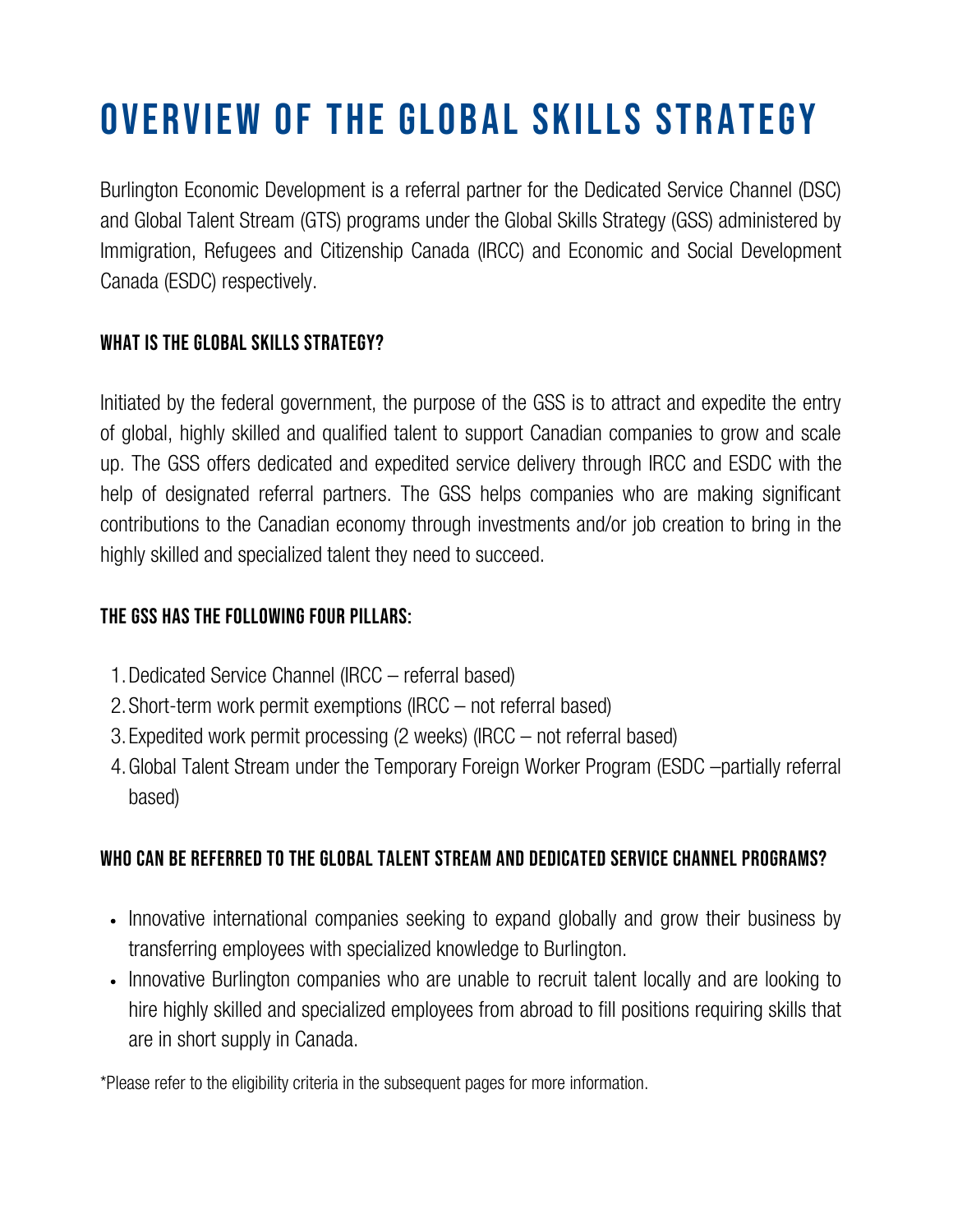# D E D I C A T E D **SERVICE CHANNEL**

The DSC was created to provide employers making significant investments in Canada and top academics with a dedicated client service channel led by IRCC to facilitate their immigration needs.

# What services are offered to employers?

The DSC gives eligible employers access to an Account Manager who will guide them through the immigration process to help meet their specific foreign talent needs.

- Support employers in navigating through the various immigration streams.
- Help clarify and provide quidance on the application process.
- Provide specific information, when employers are authorized, to clarify the status of individual cases.
- Liaise with internal partners when necessary to ensure any issues in processing of applications are addressed.

# What services are not offered to employers?

- Processing and/or expediting applications.
- Influencing the outcomes of a particular application.
- Providing case specific information without the proper authorization from the employee in question.
- Exemptions from Labour Market Impact Assessment, application processes and fees.

# Who can be referred to the Dedicated Service Channel?

Companies must be making significant investments (monetary and/or job-creating) that will result in substantial improvements to the Canadian labour market or economy to be referred to IRCC's Dedicated Service Channel. IRCC defines a "significant investment" as a new endeavour in an existing firm's operations, or the entrance of a firm that is beginning operations in Canada that will result in a substantial improvement to the Canadian, provincial/territorial, regional or local labour market or economy, without displacing jobs for Canadians.

To be referred to the DSC, companies must also be within one of the following referral categories:

- Category A: High value investment by a foreign or multinational company in Canada.
- Category B: High potential and high growth by a start-up company for which the recruitment of highly-skilled foreign talent is anticipated to positively impact the company's growth; OR by a company with proven market acceptance and the capacity for accelerated growth that will have a significant impact on the Canadian economy.
- Category C: Innovative by a firm operating in Canada, focused on innovation, willing to grow and seeking to scale up (same criteria as ESDC's Global Talent Stream).

Please connect with Maham Siddiqui at Burlington Economic Development by emailing Maham.Siddiqui@burlington.ca for more information or if you think this program would be beneficial for your company.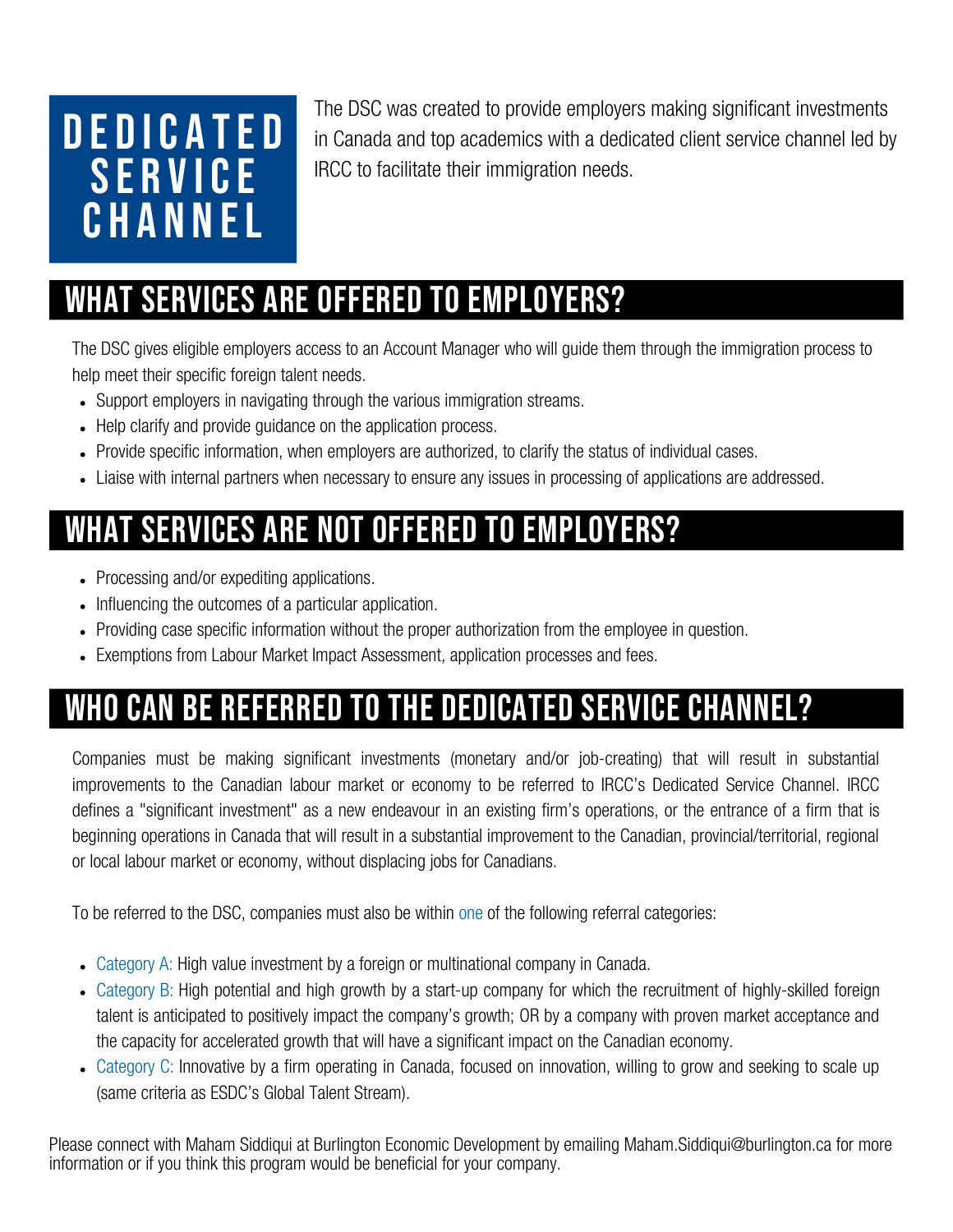# GLOBAL **TALENT STREAM**

The GTS offers timely, responsive and predictable client-focused service to help you access highly-skilled global talent to expand your workforce here in Canada and to be competitive on a global scale. This program falls under the Temporary Foreign Worker (TFW) Program at ESDC. To be eligible for the program, you must fall under one of the two following categories:

#### Eligibility and Program [Requirements:](https://www.canada.ca/en/employment-social-development/services/foreign-workers/global-talent.html)

• An employer in Canada must be referred by a Designated Partner to use Category A of the GTS because it is innovative and seeking to scale-up and grow.

• An employer in Canada must have identified a specific foreign talent to fill a unique and specialized position that will help their company scale-up and grow, with for example:

- Advanced knowledge of the industry;
- Advanced degree in an area of specialization of interest to the employer and/or min.5 years of experience in a field of specialized experience; and
- A highly paid position with a salary of \$80,000 or more.
- Limited number of unique and specialized individuals per employer.

• The employer using Category A must commit to creating jobs for Canadians as the mandatory benefit in their Labour Market Benefits Plan.

\*see program website for additional criteria for [employers](https://www.canada.ca/en/employment-social-development/services/foreign-workers/global-talent.html) seeking to hire through multiple (i.e. more than 2) referrals.

# CATEGORY A **CATEGORY B**

#### Eligibility and Program [Requirements:](https://www.canada.ca/en/employment-social-development/services/foreign-workers/global-talent.html)

• An employer in Canada does not need to be referred by a Designed Partner to use Category B of the GTS.

• An employer in Canada must be seeking to fill highskilled occupations on the Global Talent Occupations List, including:

- Computer and information systems managers-Computer engineers;
- Information systems analysts and consultants;
- Database analysts and data administrators;
- Software engineers and designers.

• No limit to the number of applications or positions requested per employer.

• The employer using Category B must commit to increasing skills and training investments for Canadian workers as the mandatory benefit in their Labour Market Benefits Plan.

\*see program website for full list of [occupations,](https://www.canada.ca/en/employment-social-development/services/foreign-workers/global-talent.html) including wage, skills and years of experience requirements.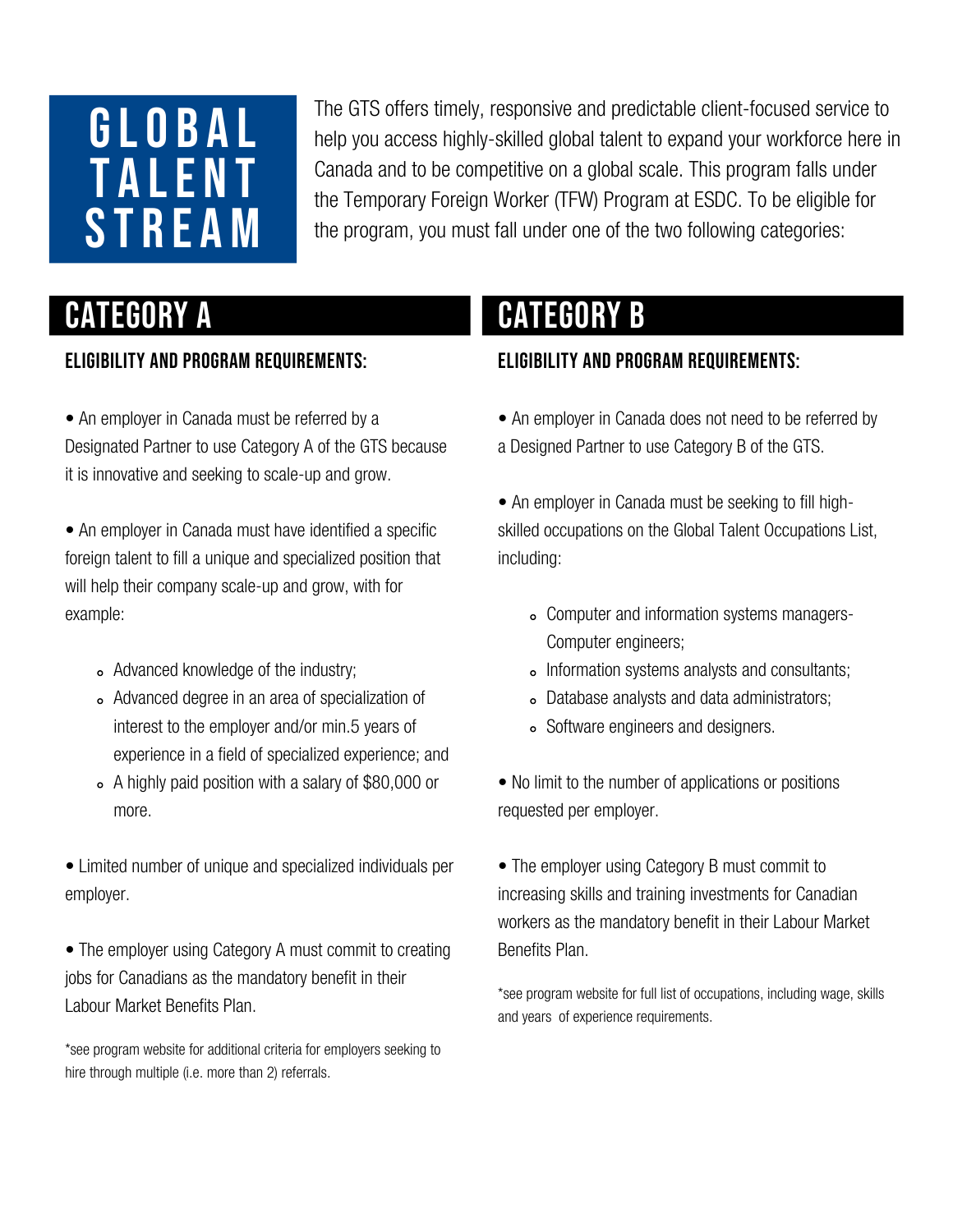Once it has been determined that your company falls under one of Categories A or B, you may submit an application to the GTS, to be processed in 10 business days 80% of the time. You are required to work with ESDC to develop a Labour Market Benefits Plan that demonstrates your commitment to at least one mandatory benefit and two complementary benefits that will have lasting, positive impacts on the Canadian labour market.

# Global Talent Stream Process

#### Complete and submit application form

For Category A: ensure that your referral has been accepted by ESDC before submitting an application. For Category B: submit your application directly to ESDC without a referral.

#### Labour Market Benefits Plan

- Job creation (mandatory for Category A)
- Investments in skills/training (mandatory for Category B)
- Complementary benefits:
	- Increase in workplace diversity
	- Knowledge transfer
	- Enhanced company performance
	- Best company practices

#### **NEXT STFPS**

- Issuance of positive LMIA decision
- Apply for work permit, to be processed by IRCC in two weeks, 80% of the time (if IRCC program requirements are met).